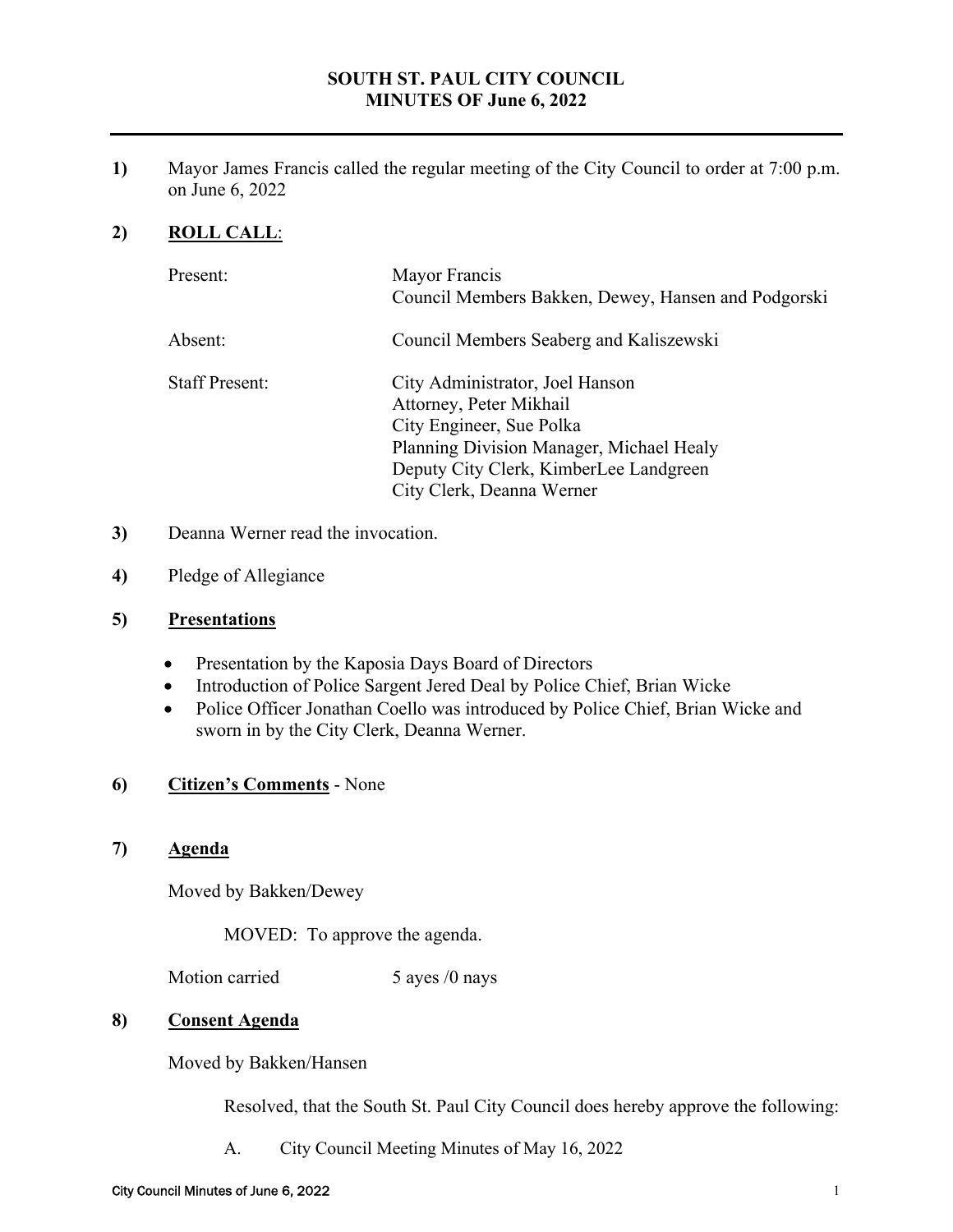- B. Accounts Payable
- C. Business Licensing
- D. Concord Street Stairway Repairs
- E. Approval of 2022 Goal Setting Action Plans
- F**.** Approve Sewer Service Settlement Agreement
- G. Approve Communication Coordinator Job Description and Authorize Job Recruitment
- H. Approve Grant Agreement with MN DNR for 2022 Protect Community Forests Grants
- I. Resolution 2022-81, Reestablishing Precincts and Polling Places Located in South St. Paul
- J. Resolution  $2022 82$  Amending Resolution  $2017 163$
- K. Approval of Administrative Policy Leave Donation Program
- L. Approve Termination of Lease for 1600 Henry Avenue
- M. Approve Replacement of Cement Slab and Drain at Doug Woog Arena
- N. Approval of Administrative Policy Flexible Work Arrangement and City Hall Summer Hours
- O. Approve Reorganization of Public Works/Engineering Departments

Motion carried 5 ayes/0 nays

#### **8F, 8G & 8O removed from Consent Agenda**

Moved by Francis/Dewey MOVED: Approve Sewer Service Settlement Agreement Motion carried 5 ayes/0 nays

Moved by Hansen/Dewey

 MOVED: Table action on Communication Coordinator Job Description and bring to a future Work Session. Motion carried 5 ayes/0 nays

Moved by Hansen/Podgorski

MOVED: Approve Reorganization of Public Works/Engineering Departments Motion carried 5 ayes/0 nays

### **9) Public Hearing -** None

#### **10) General Business:**

### **A) Dakota County Library Development Application**

Moved by Hansen/Podgorski

MOVED: Approve Resolution 2022-84, an ordinance rezoning five parcels at the northwest corner of Marie Avenue and 7<sup>th</sup> Avenue North to C-1 retail business.

Motion carried 5 ayes/0 nays